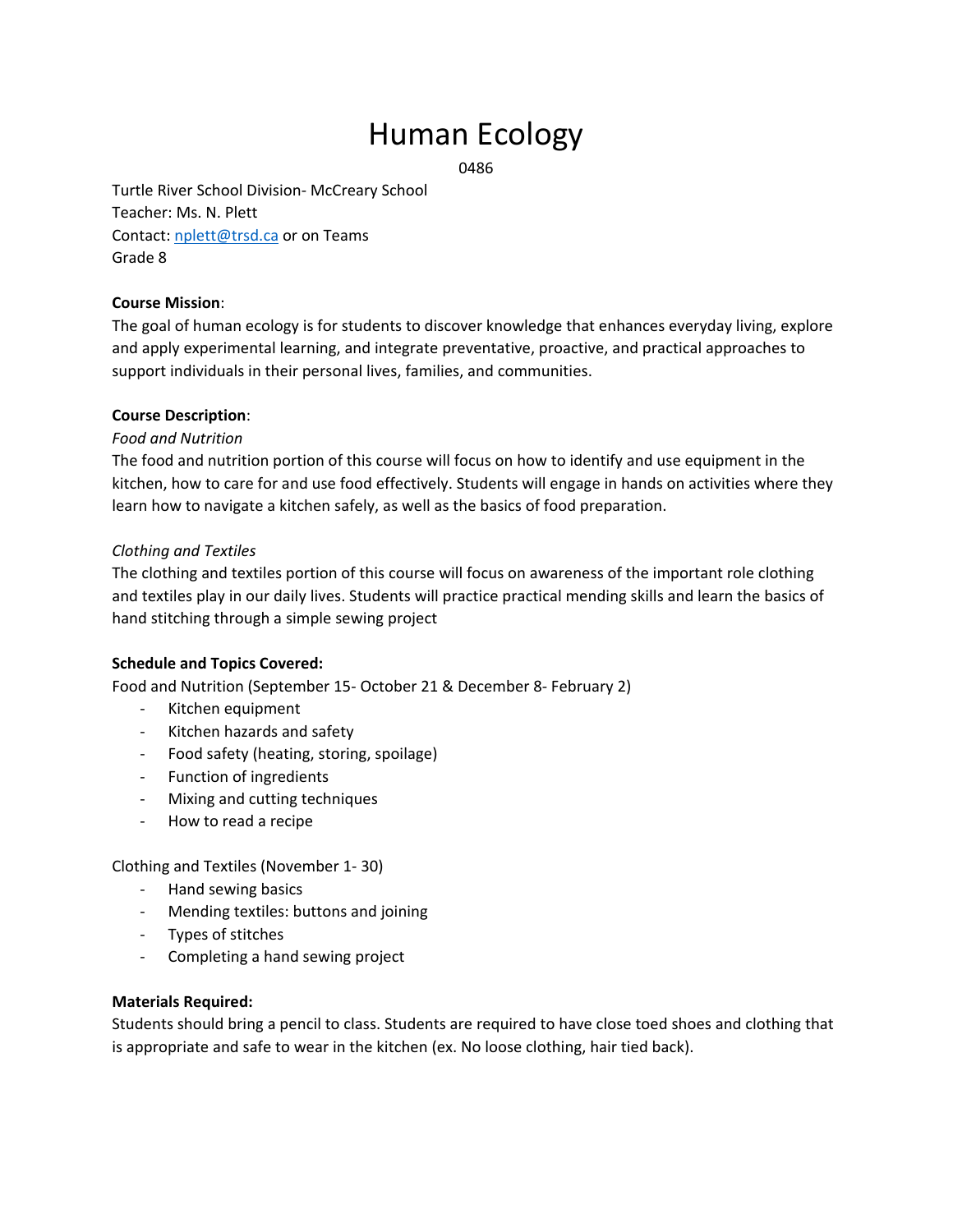#### **Course Evaluation:**

This course is evaluated in two parts, each section is weighted as stated below:

#### **Foods and Nutrition (75%)**

- ‐ **Quizzes** (15%): There will be three quizzes on kitchen equipment, kitchen safety, and proper food handling/ hygiene practices. If a student is not present to write a quiz it is their responsibility to arrange an alternative time to write the quiz. If the quiz is not written the grade will be entered as a 0. Students are required to pass all three quizzes before participating in labs and will rewrite the quiz until they are able to do so.
- Labs (50%): Students will complete a personal reflection and self-evaluation checklist at the end of each cooking class. This will allow students an opportunity to reflect on their overall performance and growth in the kitchen. While students will mark themselves on their performance, the teacher will evaluate each reflection and if needed, will adjust the mark given if deemed necessary.
- ‐ **Project** (10%): The course will have one project focusing on food borne illnesses. This will be an independent project and sufficient time to complete it will be given in class. Students will be provided with an outline of the project as well as a rubric prior to starting. Plagiarism will not be tolerated on this assignment and students must include their information sources as part of their assignment. If plagiarism is suspected the student will be asked to discuss the situation with the teacher with the possibility of re-doing the assignment on their own time.

#### **Sewing and Textiles (25%)**

- ‐ **Quiz** (5%): There will be one quiz on sewing safety. If a student is not present to write a quiz it is their responsibility to arrange an alternative time to write the quiz. If the quiz is not written the grade will be entered as a 0.
- Labs (10%): Students will complete a personal reflection and self-evaluation checklist at the end of each mending lab. This will allow students an opportunity to reflect on their overall performance and growth in the kitchen. While students will mark themselves on their performance, the teacher will evaluate each reflection and if needed, will adjust the mark given if deemed necessary.
- ‐ **Project** (10%): The sewing portion of this course will have one project where students will use the skills they learned in labs to create a toiletries case. Sufficient time will be given in class to complete this project. Students will be provided with an outline of the project as well as a rubric prior to starting.

The hands on nature of this course requires in class attendance. There will not be any homework in this course. If a student misses a lab they will not be required to make it up. The labs portion of their grade will come from the labs they were present for. If a student misses a quiz they will be requires to arrange an alternative time to write it with the teacher. Students will not be allowed to participate in any labs until the quizzes have been completed. Projects are required to be completed before the end of the term regardless of missed days or a grade of 0 will be given.